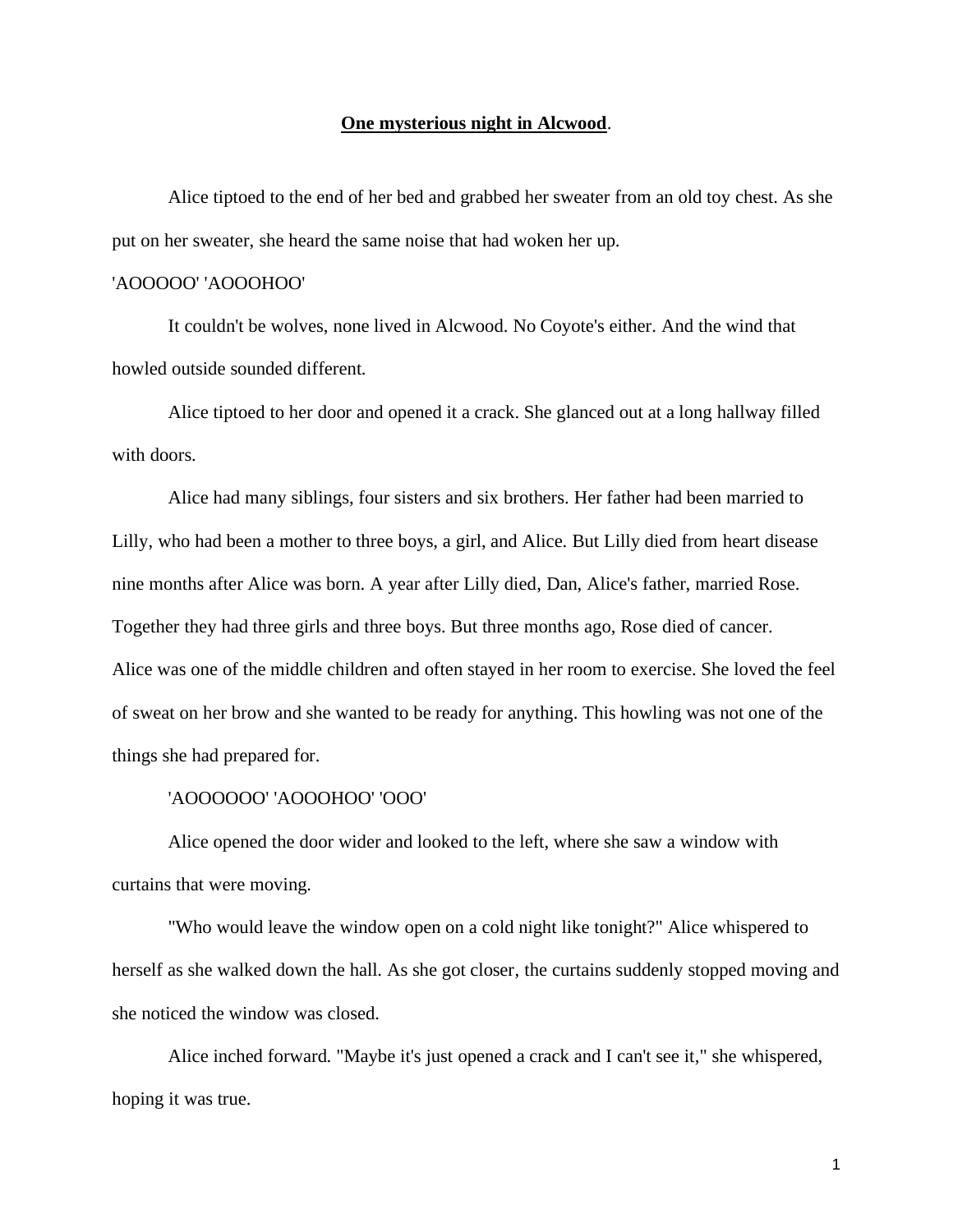When Alice got to the curtains, she put her hand up to move them but froze. Silence fell as she stood there. Alice couldn't hear the wind anymore; the howling outside stopped as if waiting to see what she would find.

Alice grabbed the curtain but before she could pull it away the curtain jumped on her, pulling her to the ground! She shrieked, struggling against whatever was in the curtain. She grabbed a handful of the curtain, pulling it away, uncovering one of the younger boys. "Ahh!" Alice exclaimed, looking at the lipstick that covered his face.

"Mathew! What are you doing?" Alice whispered hoping no one had woken up, "you scared me to death with all that howling! And your face!"

"I wasn't-" Mathew started, but stopped when he processed what she had said, "What about my face?"

"You have lipstick all over your face. I thought you were dead when I first saw you."

"Why would I have lipstick on my face?" Mathew asked.

"I don't know. You wanted to scare everyone like you were with your howling?" Alice whispered.

"I wasn't howling!" Mathew whispered loudly.

"What?" Alice whispered.

"Just what I said. I wasn't-" Mathew stopped and looked up with wide eyes.

Alice slowly turned her head to see what he was staring at.

"AHHHHHH!!"

Alice lay in her bed, groggily opening her eyes to look at her clock. 7:00 A.M. "Too early to be up," Alice mumbled, turning over. She felt warm for a night in Alcwood.

…